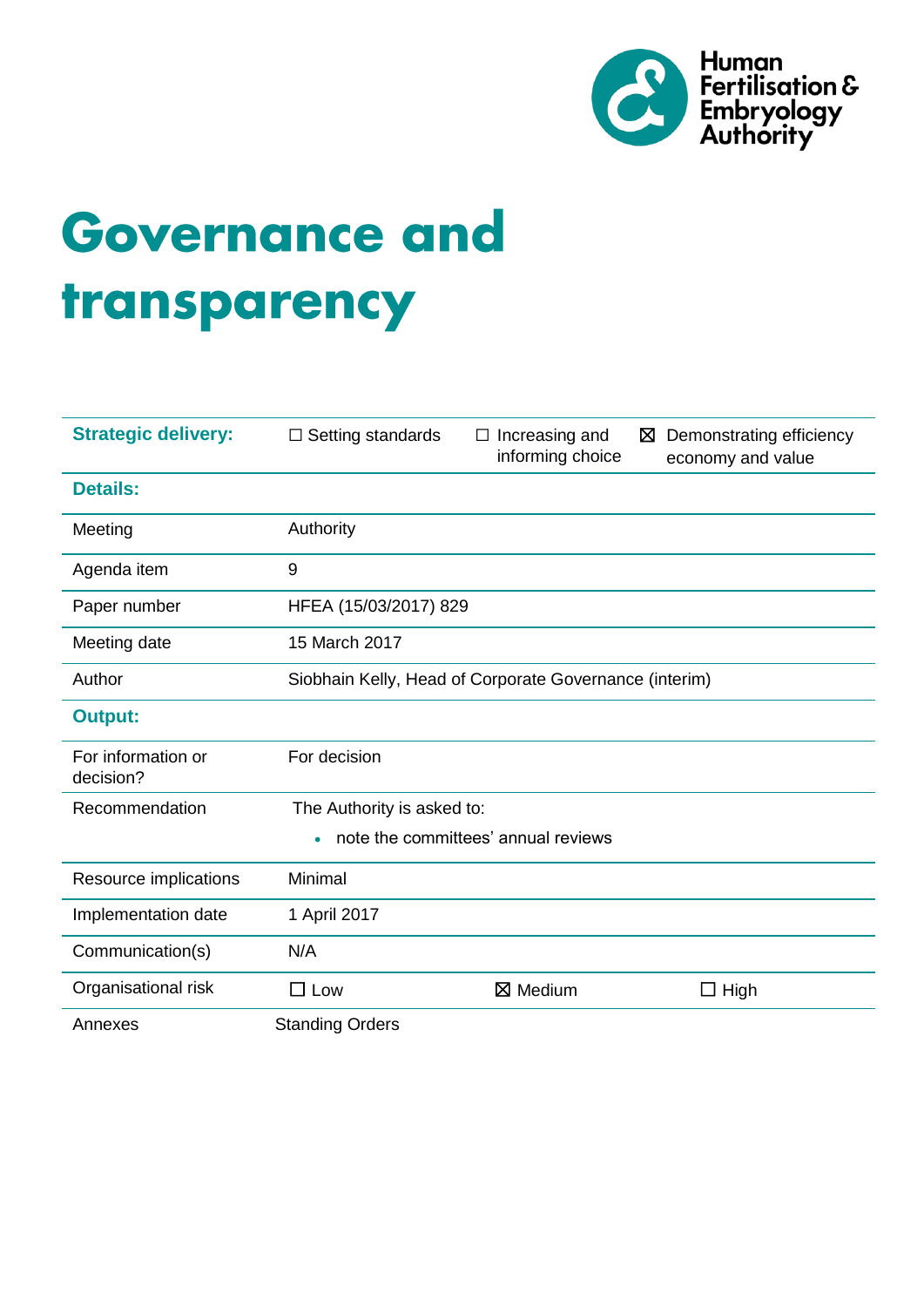## **Introduction** 1.

- 1.1. For the HFEA to be an effective and trusted regulator, we must have high quality decision making processes which are clear to clinics, patients and the wider public. To achieve that, we have a number of committees, with clear instructions from the Authority about how they should make decisions. The rules governing decision making is set out in our Standing Orders and explained on our website.
- 1.2. The Authority is committed to an annual review of our governance structures, consisting of:
	- a review of each committee's effectiveness; and
	- a review of our Standing Orders.

### **Annual review of committee effectiveness**  $2.$

- 2.1. All committees are required annually to assess their own effectiveness. Generally, the feedback is positive. Committees have been through a period of consolidation, following changes in committee membership.
- 2.2. The committees which make licensing and authorisation decisions are attended well. The biggest risk to quoracy has been IT issues in Spring Gardens, but these connectivity issues have peaked with meetings rooms now being booked offsite for more reliability. We have taken expert advice on these issues and expect to resume meetings in Spring Gardens shortly.
- 2.3. The table below summarises the feedback from each committee.
- 2.4. The areas for improvement identified will be considered over the coming year.

| <b>Committee</b>         | <b>Positives</b>                                                                                                                          | <b>Areas for improvement</b>                                                                                                                                                   |  |
|--------------------------|-------------------------------------------------------------------------------------------------------------------------------------------|--------------------------------------------------------------------------------------------------------------------------------------------------------------------------------|--|
| <b>Licence Committee</b> | The committee business is managed well<br>by the Executive with ample committee<br>time scheduled to discuss business<br>properly.        | Technical problems have still been an<br>issue which has meant that sometimes<br>conversations have to be repeated to<br>ensure all members are involved in the<br>discussion. |  |
|                          | The scientific expertise within the<br>committee has enabled the committee to<br>function without the attendance of<br>external advisers. |                                                                                                                                                                                |  |
|                          |                                                                                                                                           | Papers are still being tabled, thus<br>meaning members have less time to<br>absorb the content. The committee agree<br>that this should be avoided where<br>possible.          |  |
|                          | The committee has retained oversight of<br>tougher licensing decisions.                                                                   |                                                                                                                                                                                |  |
|                          | Member attendance is good and quoracy<br>is not an issue at the moment.                                                                   |                                                                                                                                                                                |  |
|                          | The Chair intends to continue being<br>present as this works best when other<br>members are attending via V/C or                          |                                                                                                                                                                                |  |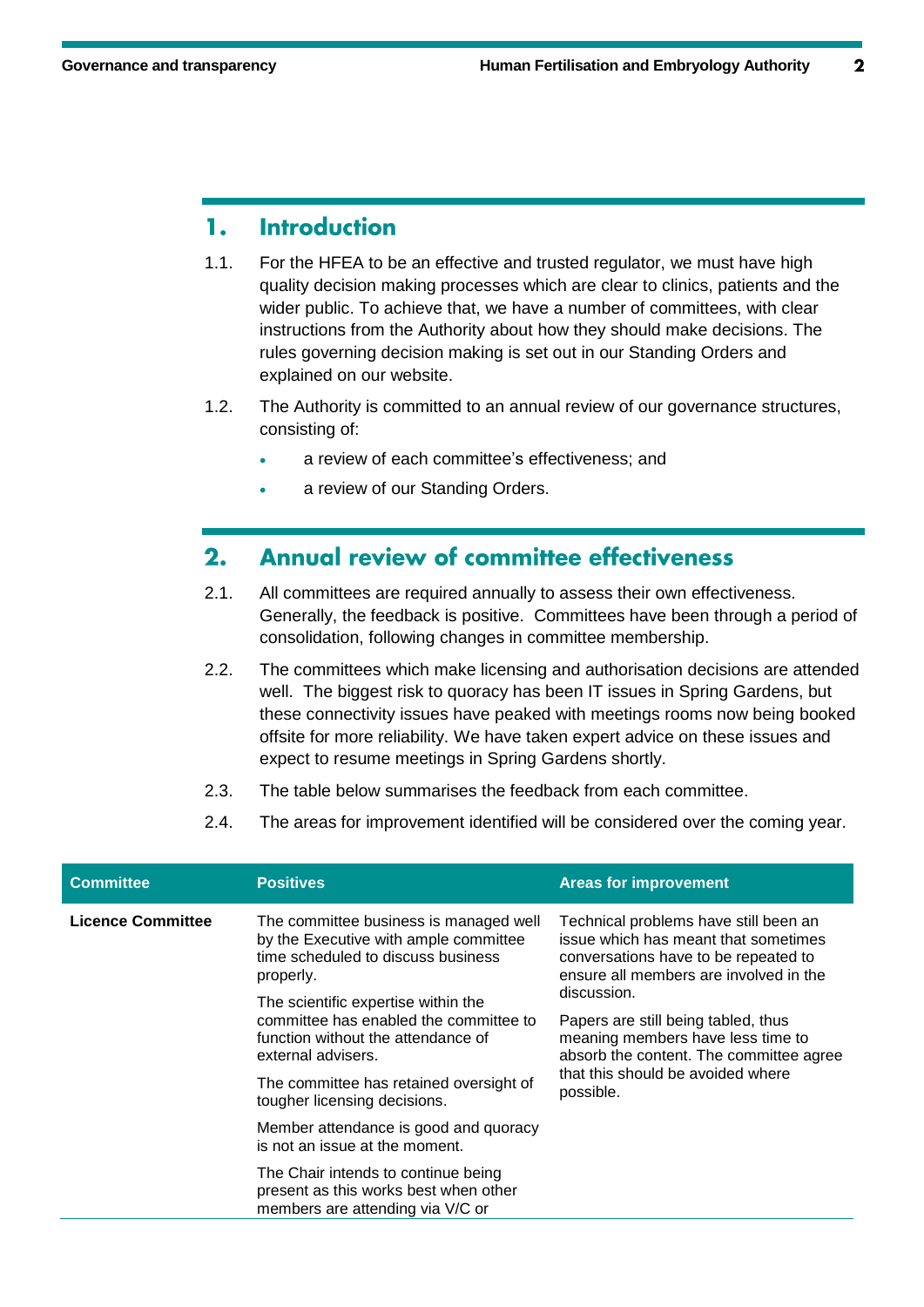|                                                 | teleconference.                                                                                                                                                                                                                                                                                                                                                                                                                                                                                                                                                                                                                                                                     |                                                                                                                                                                                                                                                                                         |
|-------------------------------------------------|-------------------------------------------------------------------------------------------------------------------------------------------------------------------------------------------------------------------------------------------------------------------------------------------------------------------------------------------------------------------------------------------------------------------------------------------------------------------------------------------------------------------------------------------------------------------------------------------------------------------------------------------------------------------------------------|-----------------------------------------------------------------------------------------------------------------------------------------------------------------------------------------------------------------------------------------------------------------------------------------|
| <b>Statutory Approvals</b><br><b>Committee</b>  | Following feedback from SAC the<br>Executive met with the Genetic Alliance<br>(GA) to discuss expectations from their<br>opinion papers. Since the meeting the<br>GA papers have been outstanding in<br>conveying the patient perspective. The<br>committee now find the GA opinion<br>papers a key part of an application for<br>PGD.<br>The Chair of the committee has<br>continued to effectively chair the meeting<br>and gives members of the committee<br>ample time to express their opinions and<br>raise questions.<br>The committee agreed that any<br>expressions of disagreement faced by<br>members was fully explored to ensure<br>collective ownership of decisions. | Work needs to be completed in respect<br>of applications for special directions for<br>import or export. The committee felt that<br>consistency regarding the information<br>provided by centres/Executive for special<br>directions could be improved.                                 |
|                                                 |                                                                                                                                                                                                                                                                                                                                                                                                                                                                                                                                                                                                                                                                                     | The committee felt that work needed to<br>be completed in respect of conditions<br>with familial inheritance and X-linked<br>conditions and how clinics are licensed to<br>test for these conditions.                                                                                   |
|                                                 |                                                                                                                                                                                                                                                                                                                                                                                                                                                                                                                                                                                                                                                                                     | Keeping the committee up to speed with<br>new technologies and techniques and<br>feedback from the sector via the<br>inspection team. The committee has<br>been informed that a PGD workshop is<br>planned.                                                                             |
|                                                 |                                                                                                                                                                                                                                                                                                                                                                                                                                                                                                                                                                                                                                                                                     | SAC agreed that ongoing IT issues have<br>disrupted some meetings and the<br>committee were looking forward to these<br>issues being resolved.                                                                                                                                          |
|                                                 |                                                                                                                                                                                                                                                                                                                                                                                                                                                                                                                                                                                                                                                                                     | The committee agreed that there should<br>be a quarterly standing item to discuss<br>the general governance of the committee<br>to give members an opportunity to raise<br>any issues faced.                                                                                            |
| <b>Executive Licensing</b><br>Panel             | The volume of work and high frequency<br>of meetings are manageable and<br>continue to be responsive to demand<br>from the Compliance department.                                                                                                                                                                                                                                                                                                                                                                                                                                                                                                                                   | There have been some discussions<br>between Licensing and the Inspectorate<br>to improve the flow of paperwork, but this<br>generally works well.                                                                                                                                       |
|                                                 | The Licensing Officer role has started to<br>process the first change of Licence<br>Holder and change of centre's name or<br>address. This has proved to be a much<br>quicker process for the Executive and a<br>faster decision for centres.                                                                                                                                                                                                                                                                                                                                                                                                                                       | The ELP felt that more information on the<br>inspection process would be beneficial,<br>such as timing of inspections and<br>inspection themes. An annual meeting<br>with compliance could achieve this.                                                                                |
|                                                 |                                                                                                                                                                                                                                                                                                                                                                                                                                                                                                                                                                                                                                                                                     | It would also be good if more could be<br>done to schedule meetings after the main<br>deadlines for recommendations,<br>especially where the deadline is very<br>soon after the committee (assuming<br>there is time for this before the licence<br>lapses).                            |
| <b>Audit and Governance</b><br><b>Committee</b> | The committee continues to benefit from<br>having external members and their<br>experience and perspective has proven<br>to be invaluable.                                                                                                                                                                                                                                                                                                                                                                                                                                                                                                                                          | Both External member's appointment<br>terms expire in late summer and this<br>needs to be planned for carefully.<br>AGC felt that when papers are given to<br>them as an update, it is not always clear<br>what the committee is being asked to do.<br>AGC wondered what risks would be |
|                                                 | The relationships between the chair,<br>committee and internal and external audit<br>are well developed and meetings are<br>attended by all the appropriate                                                                                                                                                                                                                                                                                                                                                                                                                                                                                                                         |                                                                                                                                                                                                                                                                                         |
|                                                 |                                                                                                                                                                                                                                                                                                                                                                                                                                                                                                                                                                                                                                                                                     | getting their attention if IfQ was not in                                                                                                                                                                                                                                               |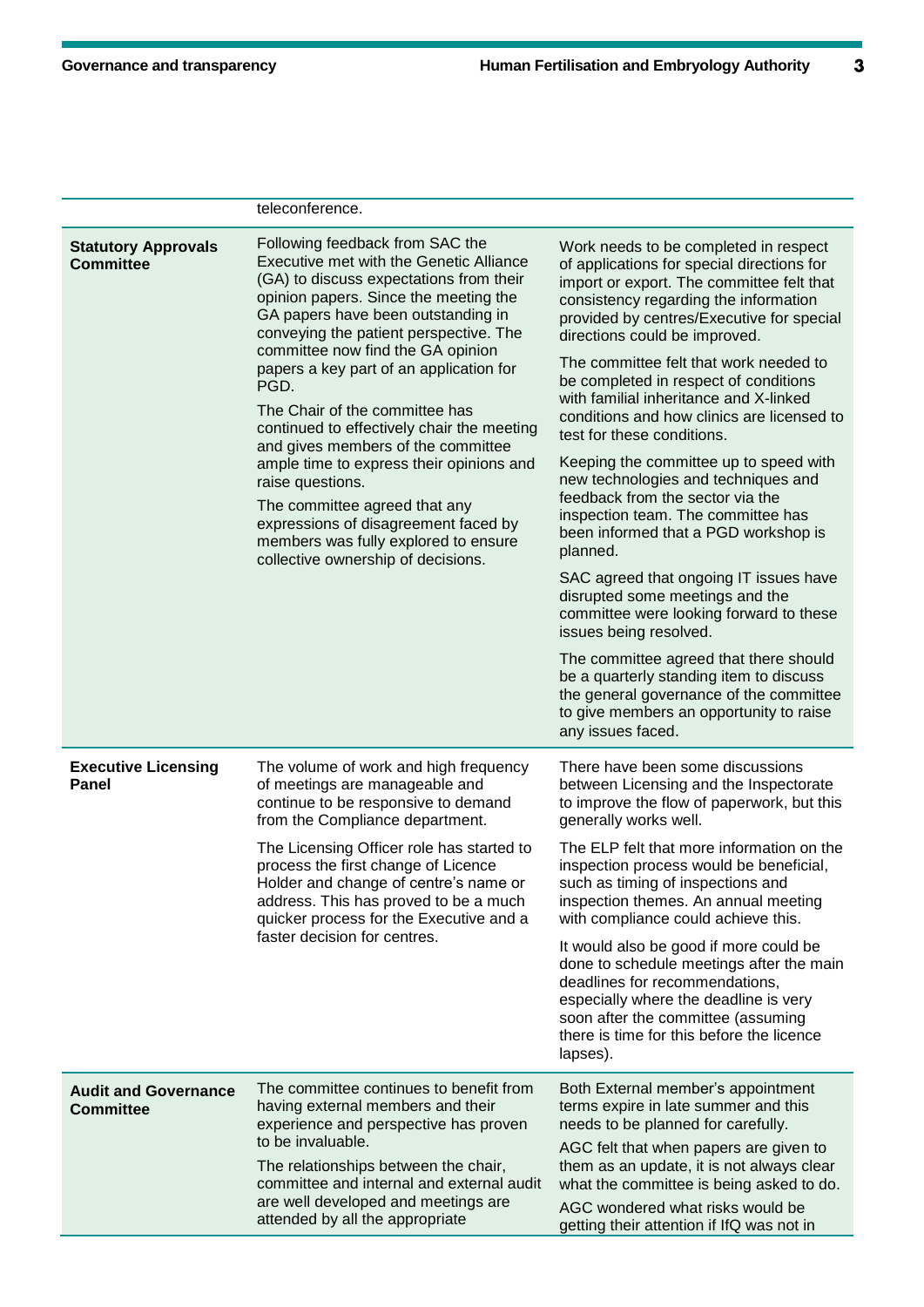4

| organisations. Pre- meetings with all<br>parties occur.                        |                                                                                                                                                                                                                                                                                                                                               | play. This might mean looking at longer<br>term risks like OTR or legal challenges.                                                                            |
|--------------------------------------------------------------------------------|-----------------------------------------------------------------------------------------------------------------------------------------------------------------------------------------------------------------------------------------------------------------------------------------------------------------------------------------------|----------------------------------------------------------------------------------------------------------------------------------------------------------------|
|                                                                                | Annual appraisals of external members<br>have taken place and inspection<br>observations have been completed.                                                                                                                                                                                                                                 | Some meetings have been problematic<br>due to IT issues, when members have<br>attempted to attend remotely.                                                    |
|                                                                                | Chair attends DH audit chairs meetings<br>and training when it is provided.                                                                                                                                                                                                                                                                   |                                                                                                                                                                |
|                                                                                | The committee felt that they were<br>supported well by both the Finance team<br>and the Committee Secretary.                                                                                                                                                                                                                                  |                                                                                                                                                                |
|                                                                                | AGC annual report to the Authority<br>introduced in July 2016.                                                                                                                                                                                                                                                                                |                                                                                                                                                                |
| <b>Scientific and Clinical</b><br><b>Advances Advisory</b><br><b>Committee</b> | SCAAC agreed the meetings are chaired<br>effectively and spirited and involving<br>discussions take place.                                                                                                                                                                                                                                    | The committee felt frequency of meetings<br>should increase or the extension of one<br>meeting beyond the usual length to cover                                |
|                                                                                | The papers received by this committee<br>are of high quality, with comprehensive<br>background information provided.<br>Committee members were asked to<br>provide information for a high profile<br>television programme. Members<br>forwarded the requests to the Executive<br>and the issue was dealt with centrally<br>which worked well. | relevant issues.<br>SCAAC find the annual horizon scanning<br>meeting at ESHRE useful and<br>informative, however not all SCAAC<br>members are able to attend. |
|                                                                                |                                                                                                                                                                                                                                                                                                                                               |                                                                                                                                                                |
|                                                                                |                                                                                                                                                                                                                                                                                                                                               | Minutes should be circulated in a timely<br>manner even though they are signed off<br>at the next meeting.                                                     |
|                                                                                |                                                                                                                                                                                                                                                                                                                                               | Remuneration,<br><b>Appointments and</b><br><b>Oversight committees</b>                                                                                        |
| <b>Appeals</b>                                                                 | The committee has not heard any appeals this year.                                                                                                                                                                                                                                                                                            |                                                                                                                                                                |

# **Review of Standing Orders**  $3.$

- 3.1. The Authority is asked to note that there has been no need to amend Standing Orders this year so the version released in April 2016 still stands.
- 3.2. The current version is attached at Annex A for information.
- 3.3. The Standing Orders version control has been updated to reflect the fact that the Authority agrees that there is no need to change this year.

### **Recommendation** 4.

- 4.1. The Authority is asked to:
	- note the committees' annual reviews; and